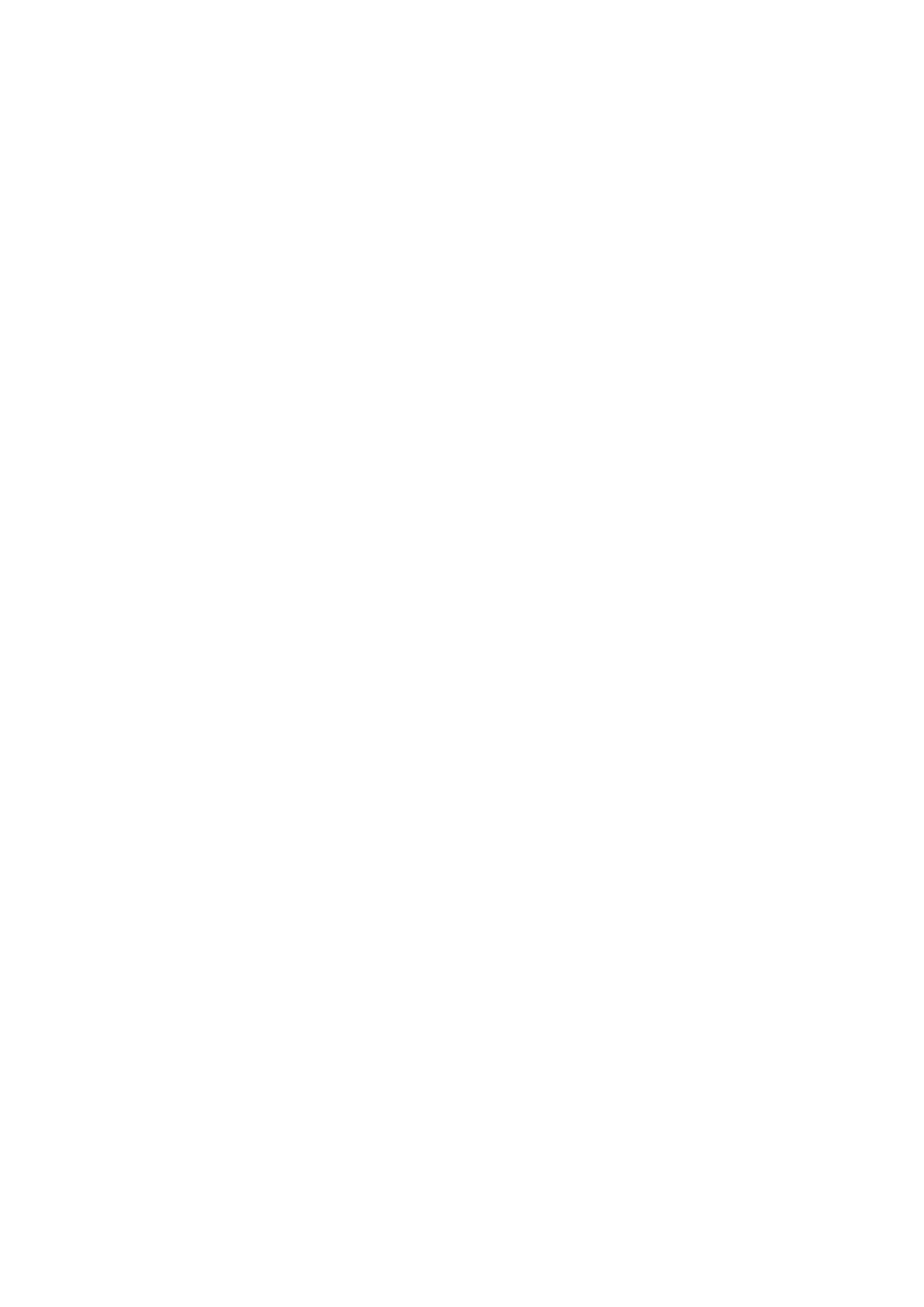## **School Position Statement 2017**

28/11/2017

Church Cowley St James CofE Primary School

3210

Oxford City

For the following indicators statistical significance has been applied to all pupil groups. Well-below definition has been used for disadvantaged/ SEN groups. Please see guidance notes for full details.

RED flag - school data is significantly below (or well below) national, AMBER flag - school data is below national, GREEN flag - school data in line/above national

|   | A KS1-KS2 Progress/Diminishing the Difference                                                                                | Cohort<br>Size | School<br>Data | 2017           | 20 <sup>1</sup> |
|---|------------------------------------------------------------------------------------------------------------------------------|----------------|----------------|----------------|-----------------|
|   | A1 Progress in reading is at or above the national average (0.0) - all pupils                                                | 53             | 0.5            | G              | R               |
|   | A2 Progress in writing is at or above the national average $(0.0)$ - all pupils                                              | 53             | 1.1            | G              | A               |
|   | A3 Progress in maths is at or above the national average $(0.0)$ - all pupils                                                | 53             | 2.3            | G              | R               |
|   | A4 Progress in reading is at or above the national average $(nya)$ - disadvantaged pupils                                    | 21             | 1.9            | nya            | R               |
|   | A5 Progress in writing is at or above the national average (nya) - disadvantaged pupils                                      | 21             | 0.7            | nya            | R               |
|   | A6 Progress in maths is at or above the national average (nya) - disadvantaged pupils                                        | 21             | 2.4            | nya            | R               |
|   | A7 Progress in reading is at or above the national average (nya) - SEN support pupils new                                    | 9              | $-2.7$         | nya            |                 |
|   | A8 Progress in writing is at or above the national average (nya) - SEN support pupils new                                    | 9              | $-5.8$         | nya            |                 |
|   | A9 Progress in maths is at or above the national average (nya) - <b>SEN support pupils</b> new                               | 9              | $-0.6$         | nya            |                 |
|   | A10 Progress in reading is at or above the national average (nya) - SEN EHCP/statement pupils new                            | 0              |                | ۰              |                 |
|   | A11 Progress in writing is at or above the national average (nya) - SEN EHCP/statement pupils new                            | 0              |                | $\blacksquare$ |                 |
|   | A12 Progress in maths is at or above the national average (nya) - SEN EHCP/statement pupils new                              | 0              |                |                |                 |
|   | A13 Progress in reading is at or above the national average (nya) - low prior attainment pupils new                          | 8              | 1.3            | nya            |                 |
|   | $\vert$ A14 Progress in writing is at or above the national average (nya) - low prior attainment pupils $^{\text{new}}$      | 8              | $-1.0$         | nya            |                 |
|   | $\vert$ A15 Progress in maths is at or above the national average (nya) - low prior attainment pupils $\frac{new}{100}$      | 8              | 3.5            | nya            |                 |
|   | $\parallel$ A16 Progress in reading is at or above the national average (nya) - middle prior attainment pupils new           | 33             | 1.5            | nya            |                 |
|   | $\vert$ A17 Progress in writing is at or above the national average (nya) - middle prior attainment pupils $\frac{new}{100}$ | 33             | 0.7            | nya            |                 |
|   | A18 Progress in maths is at or above the national average (nya) - middle prior attainment pupils $n_{\text{ew}}$             | 33             | 2.7            | nya            |                 |
|   | A19 Progress in reading is at or above the national average (nya) - high prior attainment pupils new                         | 12             | $-1.9$         | nya            |                 |
|   | A20 Progress in writing is at or above the national average (nya) - high prior attainment pupils new                         | 12             | 3.6            | nya            |                 |
|   | A21 Progress in maths is at or above the national average ( $nya$ ) - high prior attainment pupils $new$                     | 12             | 1.6            | nya            |                 |
|   |                                                                                                                              |                |                |                | <b>Flags</b>    |
|   |                                                                                                                              | Cohort         | School         |                |                 |
| в | <b>KS2 Thresholds</b>                                                                                                        | Size           | Data           | 2017           | 20 <sup>1</sup> |
|   |                                                                                                                              |                |                |                |                 |

B1 Expected standard in reading, writing and maths is at/above the national average (61%) - all pupils

- B2 Expected standard in **reading** is at or above the national average (71%) all pupils
- B3 Expected standard in **maths** is at or above the national average (75%) all pupils

B4 Expected standard in writing (TA) is at or above the national average (76%) - all pupils

- B5 Expected standard in grammar, Punctuation & Spelling is at/above national average (77%) all pupils
- B6 % at **higher standard** in reading, writing and maths at/above the national average (9%) all pupils

B7 Expected standard in **reading, writing and maths** at/above the national average (2016 39%) - **disadvantaged** 21 62 **G** R

```
B8 Expected standard in reading is at/above the national average (2016 53%) - disadvantaged pupils
```
B9 Expected standard in maths is at/above the national average (2016 58%) - disadvantaged pupils

B10 Expected standard in writing (TA) is at/above the national average (2016 64%) - disadvantaged pupils B11 Expected standard in **grammar, Punctuation & Spelling** is at/above national average (2016 61%) -<br>**disadvantaged pupils G** R

B12 Expected standard in reading, writing and maths at/above the national average (2016 16%) - **pupils at SEN** 10 | 0 | **A** A

| <b>Flags</b><br>Cohort<br>School<br>2017<br>2016<br>Size<br>Data<br>53<br>0.5<br>G<br>R<br>Ġ<br>53<br>1.1<br>A<br>Ġ<br>53<br>2.3<br>R<br>21<br>1.9<br>R<br>nya<br>21<br>0.7<br>R<br>nya<br>21<br>2.4<br>R<br>nya<br>$-2.7$<br>9<br>nya<br>$-5.8$<br>9<br>nya<br>$-0.6$<br>9<br>nya<br>0<br>0<br>0<br>1.3<br>8<br>nya<br>$-1.0$<br>8<br>nya<br>3.5<br>8<br>nya<br>33<br>1.5<br>nya<br>33<br>0.7<br>nya<br>33<br>2.7<br>nya<br>12<br>$-1.9$<br>nya<br>12<br>3.6<br>nya<br>12<br>1.6<br>nya |  |  |
|------------------------------------------------------------------------------------------------------------------------------------------------------------------------------------------------------------------------------------------------------------------------------------------------------------------------------------------------------------------------------------------------------------------------------------------------------------------------------------------|--|--|
|                                                                                                                                                                                                                                                                                                                                                                                                                                                                                          |  |  |
|                                                                                                                                                                                                                                                                                                                                                                                                                                                                                          |  |  |
|                                                                                                                                                                                                                                                                                                                                                                                                                                                                                          |  |  |
|                                                                                                                                                                                                                                                                                                                                                                                                                                                                                          |  |  |
|                                                                                                                                                                                                                                                                                                                                                                                                                                                                                          |  |  |
|                                                                                                                                                                                                                                                                                                                                                                                                                                                                                          |  |  |
|                                                                                                                                                                                                                                                                                                                                                                                                                                                                                          |  |  |
|                                                                                                                                                                                                                                                                                                                                                                                                                                                                                          |  |  |
|                                                                                                                                                                                                                                                                                                                                                                                                                                                                                          |  |  |
|                                                                                                                                                                                                                                                                                                                                                                                                                                                                                          |  |  |
|                                                                                                                                                                                                                                                                                                                                                                                                                                                                                          |  |  |
|                                                                                                                                                                                                                                                                                                                                                                                                                                                                                          |  |  |
|                                                                                                                                                                                                                                                                                                                                                                                                                                                                                          |  |  |
|                                                                                                                                                                                                                                                                                                                                                                                                                                                                                          |  |  |
|                                                                                                                                                                                                                                                                                                                                                                                                                                                                                          |  |  |
|                                                                                                                                                                                                                                                                                                                                                                                                                                                                                          |  |  |
|                                                                                                                                                                                                                                                                                                                                                                                                                                                                                          |  |  |
|                                                                                                                                                                                                                                                                                                                                                                                                                                                                                          |  |  |
|                                                                                                                                                                                                                                                                                                                                                                                                                                                                                          |  |  |
|                                                                                                                                                                                                                                                                                                                                                                                                                                                                                          |  |  |
|                                                                                                                                                                                                                                                                                                                                                                                                                                                                                          |  |  |
|                                                                                                                                                                                                                                                                                                                                                                                                                                                                                          |  |  |
|                                                                                                                                                                                                                                                                                                                                                                                                                                                                                          |  |  |
|                                                                                                                                                                                                                                                                                                                                                                                                                                                                                          |  |  |

|                |                | <b>Flags</b> |      |  |
|----------------|----------------|--------------|------|--|
| Cohort<br>Size | School<br>Data | 2017         | 2016 |  |
| 59             | 66             | G            | R    |  |
| 59             | 71             | G            | R    |  |
| 59             | 83             | G            | R    |  |
| 59             | 71             | A            | A    |  |
| 59             | 70             | A            | R    |  |
| 59             | 5              | A            | A    |  |
| 21             | 62             | G            | R    |  |
| 21             | 76             | G            | R    |  |
| 21             | 86             | G            | R    |  |
| 21             | 67             | Ġ            | R    |  |
| 21             | 67             | G            | R    |  |
| 10             | 0              | A            | A    |  |